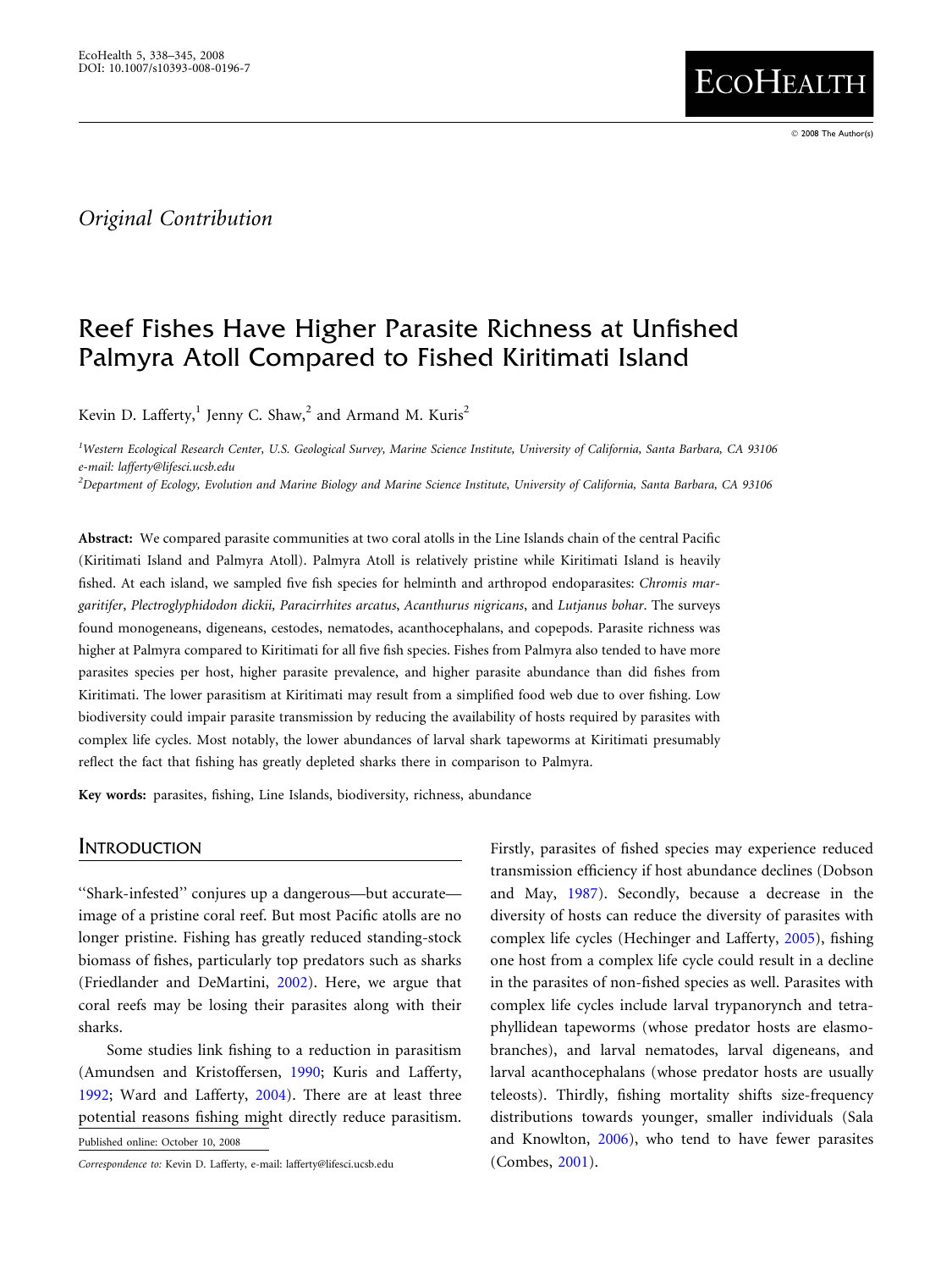Fishing can also indirectly increase parasitism. Predator removal could release prey species from top-down control. Such prey species may increase in abundance and mean body size and, therefore, accumulate more parasites, particularly directly transmitted parasites (Packer et al., [2003](#page-7-0); Lafferty, [2004](#page-7-0)).

To compare parasitism under fished and non-fished conditions, we would ideally have sampled from a large number of sites and then looked for associations between fishing pressure and parasitism. However, logistical constraints led us to examine two coral atolls in the Line Islands chain that represent endpoints in their degree of human impact. Palmyra Atoll (N 5.881, W -162.076) has no permanent human population, while Kiritimati (Christmas) Island (N 1.885, W -157.411) supports a recently enlarged human settlement (*\**8000 persons per 642 km<sup>2</sup>) and local fisheries (Stevenson et al., [2007\)](#page-7-0). Palmyra is presently a marine protected area and its lack of regular human settlement since World War II represents a relatively long history with little to no exploitation. In contrast, the human population on Kiritimati relies on fish as a primary source of protein. Furthermore, commercial fisheries export fish, shark fins, and aquarium specimens from Kiritimati.

At Palmyra, the biomass of fishes is more than four times higher than at Kiritimati, mostly due to a dramatically higher abundance of top predators, which at Palmyra consist of reef sharks (82%), snappers (15%), and jacks (3%) (Stevenson et al., [2007](#page-7-0)). These large fishes account for 56% of the fish biomass at Palmyra and 3% of the fish biomass at Kiritimati (Stevenson et al., [2007](#page-7-0)). The biomass of herbivorous fishes is also higher at Palmyra than at Kiritimati, but there is no difference in the biomass of lower-level carnivorous fishes (Stevenson et al., [2007\)](#page-7-0).

Other differences exist between the two atolls. The preponderence of small fishes (primarily planktivores) at Kiritimati is associated with a threefold higher count density of fishes at Kiritimati compared with Palmyra (Sandin et al., [2008](#page-7-0)). Furthermore, coral disease is higher and coral recruitment is lower at Kiritimati than at Palmyra (Sandin et al., [2008\)](#page-7-0). In addition, the algal community at Palmyra is mostly crustose coraline algae, while turf algae dominates at Kiritimati (Sandin et al., [2008](#page-7-0)). The differences between Kiritimati and Palmyra are consistent with a broader pattern of the effects of fishing at many different coral reefs (Friedlander and DeMartini, [2002;](#page-6-0) Stevenson et al., [2007;](#page-7-0) Sandin et al., [2008\)](#page-7-0).

We hypothesized that the reduction in fish biomass and simplification of the food web at Kiritimati would lead to a net reduction in the diversity and abundance of fish parasites at Kiritimati compared with Palmyra. In particular, we expected a decrease in parasites that used top predators in their life cycles.

### **METHODS**

Five fish species common to Palmyra and Kiritimati were selected to represent an array of Indo-Pacific coral reef fish taxonomic and ecological diversity. These were, from smallest to largest in size, the zooplankton predator Chromis margaritifer (bicolor chromis) ( $N = 25$  at Palmyra, 25 at Kiritimati), the territorial algal gardener/grazer, Plectroglyphidodon dickii (Dick's damsel) ( $N = 25$  at Palmyra, 25 at Kiritimati), the microcarnivore, Paracirrhites arcatus (arc-eyed hawkfish) ( $N = 24$  at Palmyra, 25 at Kiritimati), the herbivore, Acanthurus nigricans (whitecheek surgeonfish)  $(N = 25$  at Palmyra, 26 at Kiritimati), and the piscivore, Lutjanus bohar (two-spot red snapper) ( $N = 11$  at Palmyra, 27 at Kiritimati).

Fish were captured by spear, trap, hook and line, and, at Kiritimati, application of clove oil. Fish were sampled from multiple sites (nine at Kiritimati and seven at Palmyra, chosen for ease of boat access) to increase the chance that samples were representative of the entire island, not just a specific collection site. Kiritimati sites usually occurred near populated areas; Palmyra sites were distributed to avoid other research projects. Collections were standardized to the fore reef at 10 m depth. Fish were kept fresh on ice until dissection.

We systematically evaluated each fish for parasites. Although we inspected the exterior of the fish, we did not use data on parasites from the skin of fishes in analyses because they were rare or absent (perhaps lost at capture or difficult to observe). The body cavity was eviscerated. The heart, stomach, left fillet, intestine, mesenteries, spine, and left eye were squashed between slides and visually inspected for parasites with the aid of a dissecting microscope. Gall bladders were squashed for myxozoans in the Palmyra fishes, but we dropped this step at Kiritimati due to the rarity of fishes infected with Myxozoans at Palmyra. (We found one Thalassoma amblycephalum infected with a balloon-shaped myxozoan with two nuclei, single filament sometimes exiting at the point of balloon; however, we had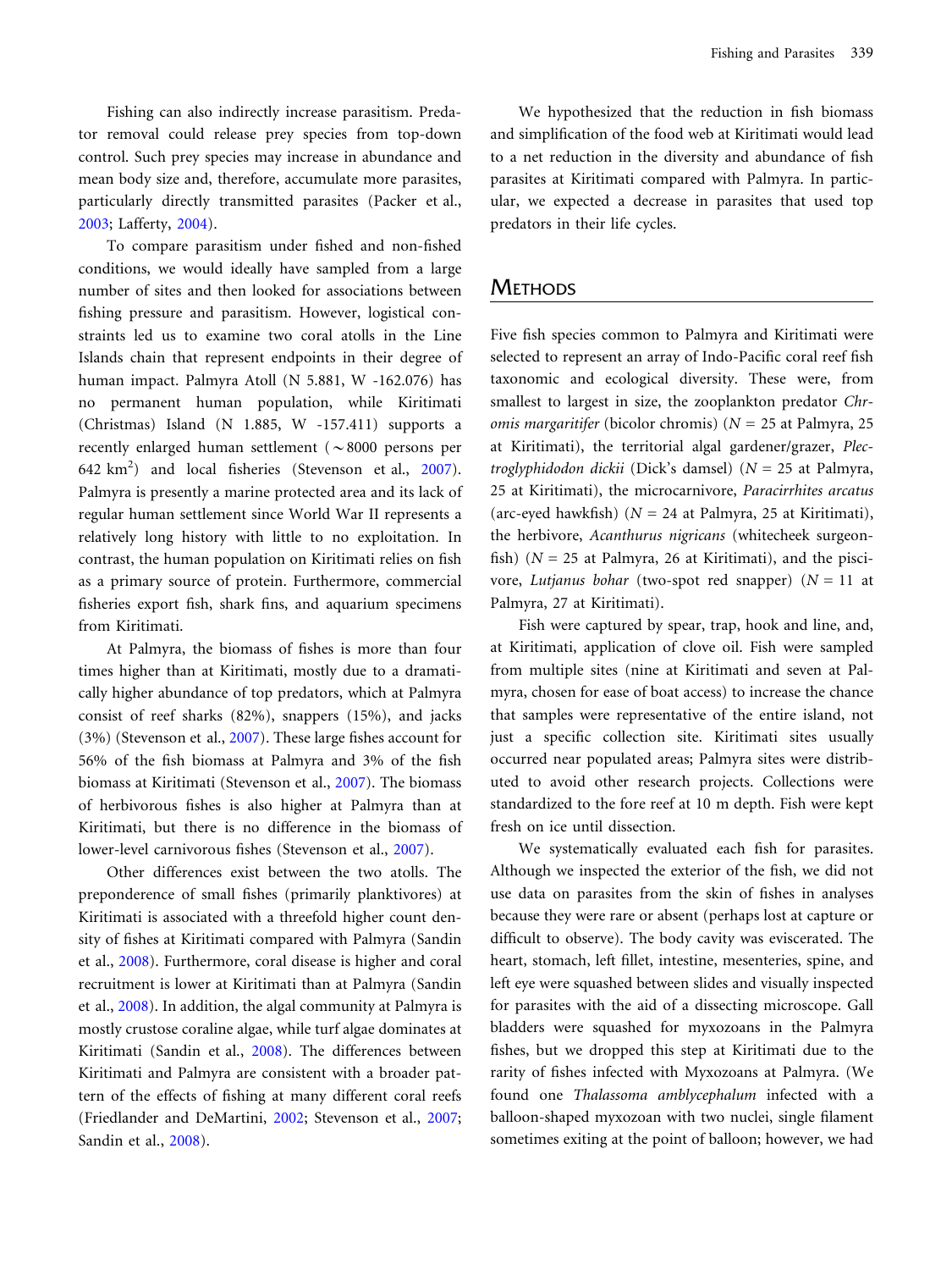insufficient microscopy power to further identify it and, furthermore, T. amblycephalum was dropped as a host species from our Kiritimati Island samples.) The gill arches were removed from the left side of the fish, placed in a vial of fresh water, and shaken to dislodge parasites. We removed gills and visually inspected them and the heavier particles from the wash. Intestinal contents were placed into jars of seawater, shaken, and the supernatant decanted. We viewed settled items under the dissecting scope and screened them for parasites. We doubled parasite counts for those bilateral body parts for which we only sampled the left side.

The parasite species were likely undescribed, so field identification was possible only to broad taxonomic levels. We photographed representative individuals of each parasite species (photo documentation available on request). When enough parasite material was available, we either fixed vouchers in Berland's fluid (nematodes), AFA, or 4% formalin, or we preserved them in 95% EtOH for future inspection by taxonomic experts. However, for the analyses in this article, we grouped parasites into operational taxonomic units. This grouping, though coarse, allowed the calculation of several indices of parasite species diversity and abundance that did not rely on species-level identifications.

We compared parasite communities between Palmyra and Kiritimati as a proxy for effects of human disturbance (primarily fishing). Because differences in sampling effort can confound the comparison of species lists, we controlled for variation in the number of host individuals dissected (Table [1\)](#page-3-0) by using richness estimates. We calculated jackknife estimators to project the total parasite species richness of a fish species at each island (Zelmer and Esch, [1999\)](#page-7-0). We also used bootstrapping (resampling with replacement) to estimate the total number of parasite species in a common sample size (10 fish). To compare parasite richness between islands, we ran paired t-tests, using fish species as replicates, and calculated 95% confidence limits for each estimate. Differences in fish body size between our samples could lead to a difference in parasite richness because parasitism tends to increase with fish size. For this reason, we also constructed a general linear model with the number of parasite species per fish individual (square-root transformed to meet assumptions of normality) as the dependent variable, fish weight as a covariate, and island and fish species as factors.

Although comparing parasite species richness was the main goal of our investigation, we also explored differences

in parasite burdens between the islands (with fish weight as a covariate, and fish species and island as factors). We first assessed the prevalence of infection (% of fish parasitized) with a logistic regression. We then used a generalized linear model (with an assumed Poisson distribution and a loglink function for over dispersion) to examine factors associated with parasite abundance (number of parasite individuals per host, by parasite group).

#### **RESULTS**

At each location, the parasites found were not clearly consistent with parasites previously described for the host species investigated. For this reason, our analysis is limited to broad patterns of richness and abundance of morphospecies conservatively grouped into broad taxonomic categories. Further analysis of this parasite community will require species identifications and knowledge of life cycles.

The parasite community was richer at Palmyra than at Kiritimati for all fish species. On average, jackknife estimates of parasite species richness for a particular fish species were 70% higher at Palmyra than at Kiritimati (Fig. [1,](#page-4-0) fish species as replicates, two-tailed paired *t*-test,  $df = 19$ ,  $P = 0.022$ ). Rarefied estimates of parasite species richness were, on average, 123% higher at Palmyra than at Kiritimati (borderline significant, fish species as replicates, twotailed, paired *t*-test, df = 19,  $P = 0.060$ ). However, in samples from Kiritimati, Acanthurus nigricans and Paracirrhites arcatus were larger, whereas in samples from Palmyra, Lutjanus bohar and Chromis margaritifer were larger, contributing to our concerns that differences in fish weight among our samples might drive some of the differences in parasite richness among sites.

Individual fish had more parasite species at Palmyra than at Kiritimati after accounting for fish weight and fish species. In the general linear model, all main effects (weight, island, fish species) were significant, explaining 37% of the variation in parasite species richness per fish individual. Independent of fish species and fish weight, individual fish from Palmyra had nearly twice the richness of parasites (least squared means  $[\pm SE] = 1.08$  [0.076] vs. 0.56 [0.07]) than did individuals from Kiritimati (square-root transformed richness,  $F_{1,230} = 18.29$ ,  $P < 0.0001$ ). Parasite richness differed significantly among fish species (squareroot transformed richness,  $F_{4,230} = 21.93$ ,  $P < 0.0001$ ), with A. nigricans having the most parasite species per fish individual, followed by C. margaritifer, L. bohar, P. arcatus,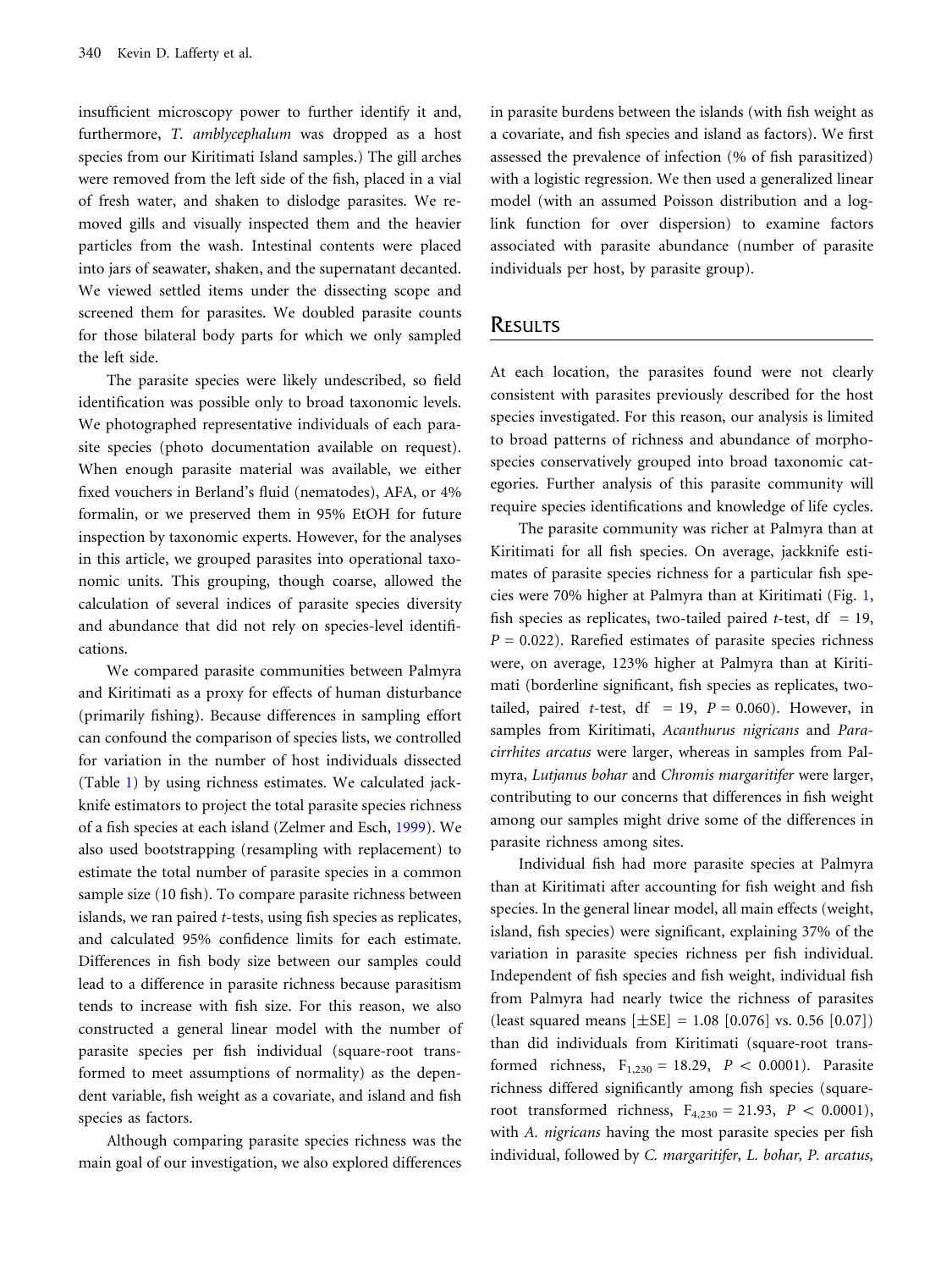<span id="page-3-0"></span>

|  |  | Table 1. Summary of Parasite Data for Palmyra and Kiritimati <sup>a</sup> |
|--|--|---------------------------------------------------------------------------|
|  |  |                                                                           |

| Fish sp.                  | Parasite sp. | Prevalence (%) | Mean Intensity |
|---------------------------|--------------|----------------|----------------|
| Palmyra                   |              |                |                |
| Acanthurus nigricans      | TREM.AD.01   | 68             | 20             |
| ${\cal N}=25$             | NEMA.AD.02   | 56             | 3              |
|                           | NEMA.LA.01   | 16             | $\mathbf{1}$   |
|                           | TREM.AD.02   | 8              | 3              |
|                           | ACAN.AD.01   | 4              | $\mathbf{1}$   |
|                           | CEST.LA.01   | 4              | 2500           |
| Chromis margaritifer      | COPE.LA.01   | 28             | 3              |
| $N = 25$                  | CEST.LA.05   | 8              | 14             |
|                           | CEST.LA.09   | 8              | $\mathbf{1}$   |
|                           | COPE.LA.02   | 4              | $\overline{c}$ |
|                           | NEMA.LA.05   | 4              | 4              |
|                           | TREM.ME.01   | 4              | $\mathbf{1}$   |
| Lutjanus bohar            | TREM.AD.05   | 36             | 9              |
| $N = 11$                  | TREM.AD.03   | 27             | 6              |
|                           | CEST.LA.05   | 27             | $\mathbf{1}$   |
|                           | TREM.AD.04   | 27             | 5              |
|                           | TREM.AD.06   | 27             | 15             |
|                           | COPE.04      | 18             | 5              |
|                           | MONO.01      | 18             | 10             |
|                           | TREM.AD.07   | $18\,$         | 4              |
|                           | COPE.03      | 9              | $\mathbf{1}$   |
|                           | MONO.06      | 9              | $\overline{2}$ |
|                           | NEMA.AD.03   | 9              | 1              |
|                           | NEMA.AD.04   | 9              | $\mathbf{1}$   |
|                           | TREM.AD.08   | 9              | $\overline{2}$ |
|                           | CEST.LA.04   | 9              | 1000           |
| Paracirrhites arcatus     | CEST.LA.06   | 63             | 3              |
| $N = 24$                  | TREM.AD.12   | 29             | 2              |
|                           | NEMA.LA.05   | 21             | 8              |
|                           | NEMA.AD.06   | 4              | 1              |
|                           | TREM.AD.11   | 4              | 1              |
| Plectroglyphidodon dickii | NEMA.LA.08   | 20             | 2              |
| $N = 25$                  | COPE.05      | 4              | 1              |
|                           | MONO.03      | 4              | $10\,$         |
|                           | NEMA.AD.07   | 4              | $\mathbf{1}$   |
|                           | TREM.ME.01   | 4              | $\mathbf{1}$   |
| Kiritimati                |              |                |                |
| Acanthurus nigricans      | TREM.AD.01   | $81\,$         | 97             |
| $N = 26$                  | NEMA.LA.01   | 12             | 8              |
|                           | TREM.AD.02   | 12             | $120\,$        |
|                           | CEST.LA.02   | 4              | $\overline{2}$ |
| Chromis margaritifer      | CEST.LA.03   | 4              | $\mathbf{1}$   |
| ${\cal N}=25$             | COPE.LA.01   | 4              | $\overline{c}$ |
|                           | TREM.ME.02   | 4              | $\overline{c}$ |
|                           |              |                |                |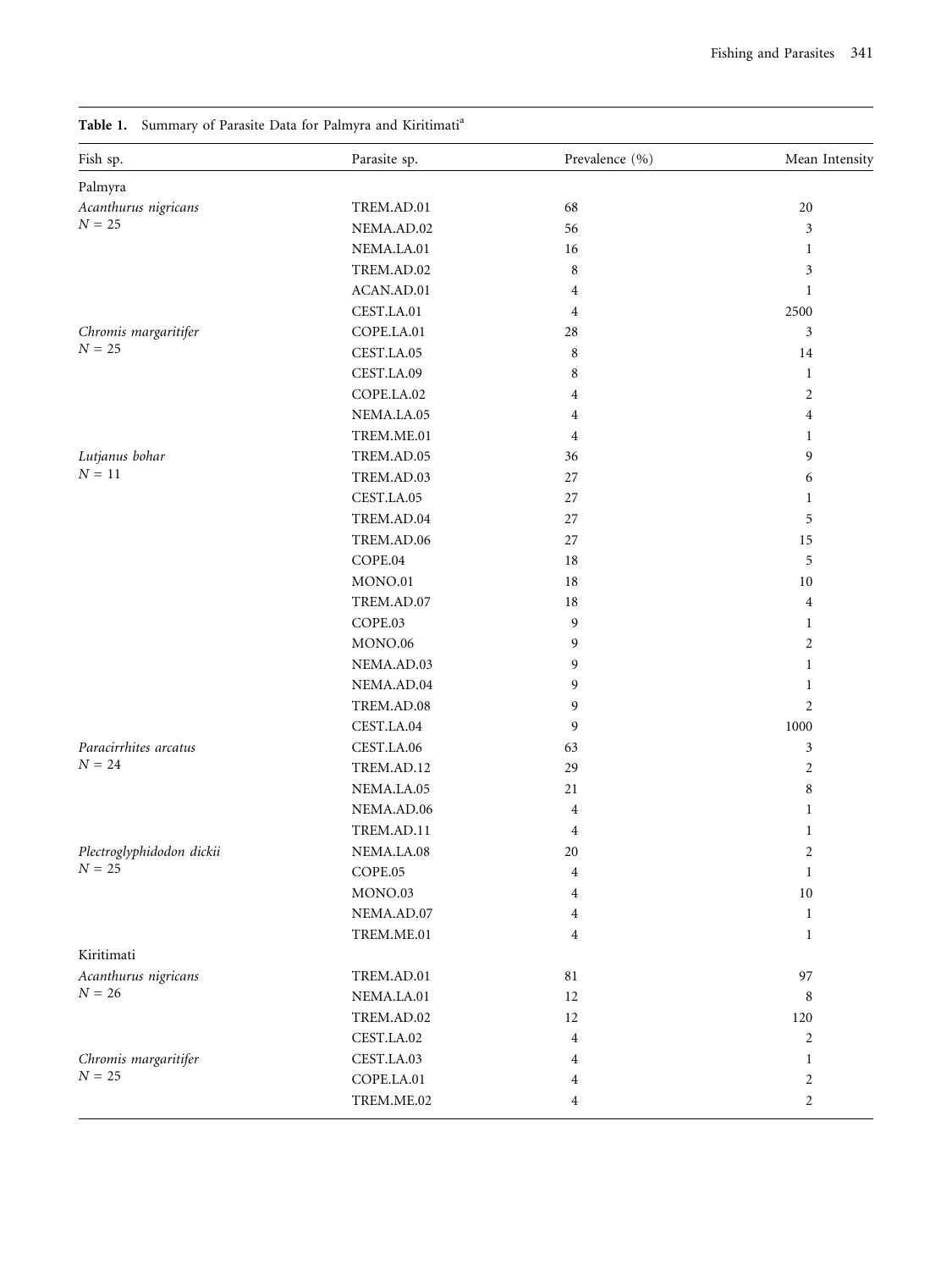| Fish sp.                  | Parasite sp. | Prevalence (%) | Mean Intensity |
|---------------------------|--------------|----------------|----------------|
| Lutjanus bohar            | NEMA.AD.04   | 26             |                |
| $N = 27$                  | TREM.AD.04   | 15             | 3              |
|                           | TREM.AD.09   | 11             |                |
|                           | COPE.LA.03   | 7              | 2              |
|                           | TREM.AD.01   | 7              | 2              |
|                           | TREM.AD.10   | 7              |                |
|                           | MONO.02      | 4              | 2              |
|                           | TREM.AD.02   | 4              |                |
|                           | TREM.AD.03   | 4              |                |
| Paracirrhites arcatus     | NEMA.LA.05   | 52             | 20             |
| $N = 25$                  | TREM.AD.11   | 12             | 2              |
|                           | CEST.LA.07   | 8              | 16             |
| Plectroglyphidodon dickii | CEST.LA.08   | 4              |                |
| $N = 25$                  | NEMA.LA.09   | 4              |                |

#### <span id="page-4-0"></span>Table 1. continued

a Parasite species codes reflect broad taxonomic groups, life stages, and species identification number (ID). For example, ACAN.AD.01 refers to Phylum Acanthocephala, adult, species 01. ID numbers were assigned to specimens that appeared as morphologically distinct species. Codes are as follows: ACAN, Ph. Acanthocephala; CEST, Class (C.) Cestoda; COPE, Class Copepoda; MONO, Cl. Monogenean; NEMA, Ph. Nematoda; TREM, Subclass Digenea; AD, adult; LA, larva; ME, metacercaria. Life stage was omitted for monogeneans (all adults) and specimens where stage could not be identified. Prevalence represents the percentage of hosts infected with a particular parasite species, whereas mean intensity is the average parasite load, of that parasites species, per infected host (Bush et al., [1997\)](#page-6-0).



Figure 1. Jackknife species richness estimates for the parasite assemblage of five coral reef fish species at Palmyra Atoll (unfished) and Kiritimati Island (fished). Error bars are 95% confidence intervals. Paired t-test with fish species as replicates indicates a significant difference between the islands as  $P = 0.022$ .

and Plectroglyphidodon dickii. After controlling for fish species and island, the number of parasite species in a fish increased with the weight of the fish (slope [SE] of untransformed relationship between weight and richness =  $0.0006$   $[0.0001]$  parasite species per g fish) (square-root transformed richness,  $F_{1,230} = 5.18$ ,  $P = 0.0237$ ).

For each broad group of parasites, species richness was higher at Palmyra than at Kiritimati, with the exception of monogeneans, where we found three species at each island (Table [1\)](#page-3-0). When prevalence of a parasite group varied between islands, there was a trend towards higher prevalence at Palmyra. Here, we present the logistic regression statistics for significant and nominally significant effects of island, but note that fish species was also a significant effect (weight was not significant), and that each specific test was subject to weaknesses of multiple comparisons. When we found a significant island by species interaction, fish species were analyzed separately. Monogeneans were more prevalent at Palmyra than at Kiritimati (Chi-square = 5.34,  $P = 0.021$ , particularly for Lutjanus bohar and Plectroglyphidodon dickii). Cestode prevalence was much higher at Palmyra than at Kiritimati (Fig. [2](#page-5-0), Chi-square = 17.5,  $P < 0.0001$ , particularly for L. bohar and Paracirrhites arcatus). The prevalence of copepods was significantly higher at Palmyra than at Kiritimati (Chi-square = 10.63,  $P = 0.0011$ , particularly for *Chromis margaritifer*). Nematodes were significantly more prevalent at Palmyra than Kiritimati for Acanthurus nigricans (Chi-square = 16.08,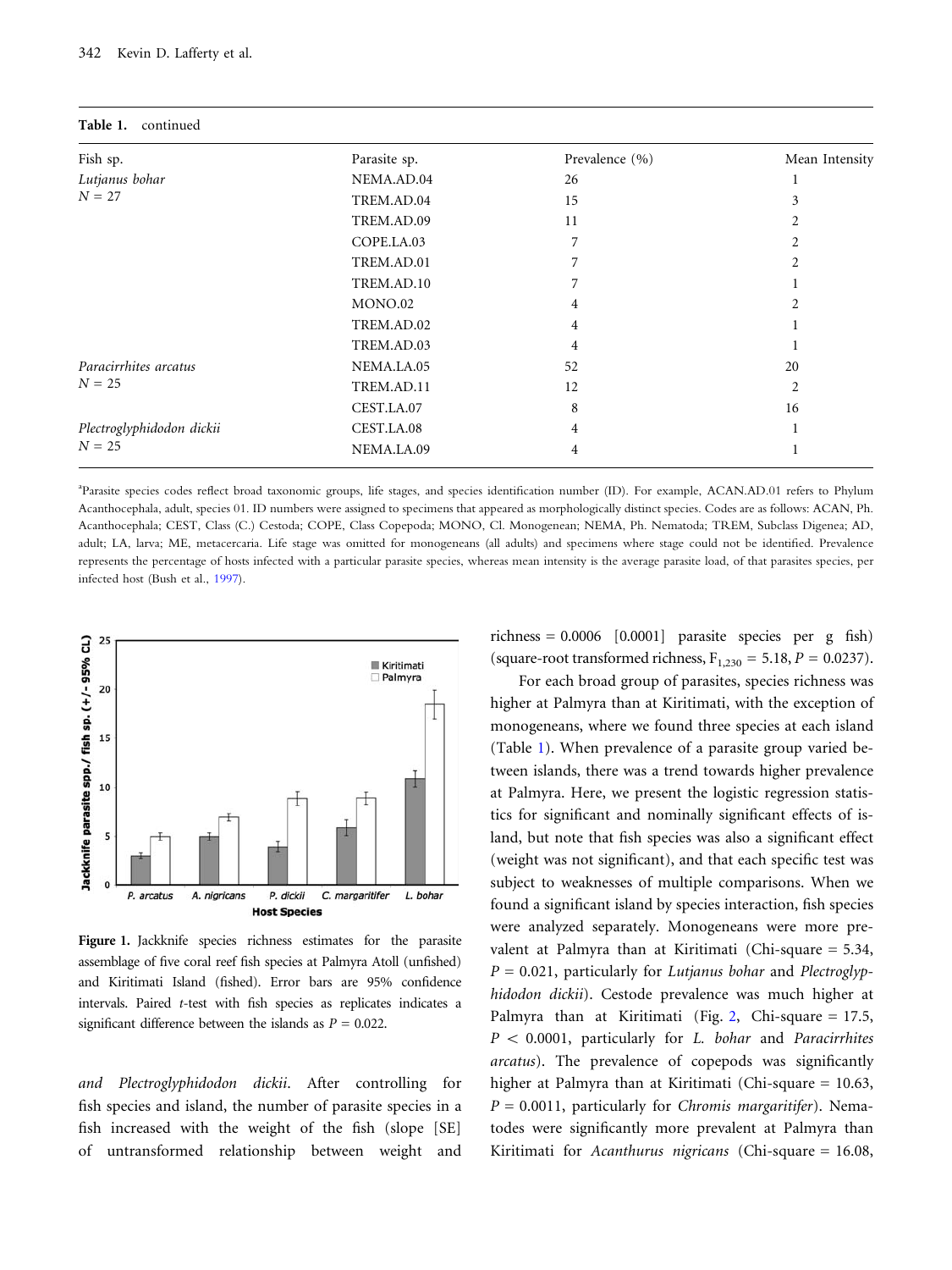<span id="page-5-0"></span>

Figure 2. Prevalence of larval shark tapeworms (cestodes) in five coral reef fishes at Palmyra Atoll (unfished) and Kiritimati Island (fished). Logistic regression (controlling for fish weight and using fish individuals as replicates) indicated an overall higher prevalence of cestodes at Palmyra, an effect significant at the species level for P. arcatus and L. bohar, and marginally significant for C. margaritifer.

 $P < 0.001$ ) (and nominally for P. dickii, Chisquare = 3.27,  $P = 0.07$ , but nominally higher at Kiritimati than Palmyra for *P. arcatus* (Chi-square  $= 3.83$ ,  $P = 0.05$ ). Trematode prevalence did not differ significantly between islands for any of the fishes (trematode prevalence was nominally higher at Palmyra than Kiritimati for P. arcatus, Chi-square = 3.82,  $P = 0.05$ ).

Parasites were usually more abundant at Palmyra than at Kiritimati. Fish weight was not a significant factor in any generalized linear model of parasite abundance. A significant fish species by island interaction required us to run

separate analyses for each fish–parasite combination (see Table 2). Two combinations (trematodes in Acanthurus nigricans and nematodes in Paracirrhites arcatus) were significantly more abundant at Kiritimati than at Palmyra. Seven combinations (nematodes in Plectroglyphidodon dickii, copepods in C. margaritifer, and trematodes, cestodes, copepods, and monogeneans in Lutjanus bohar) were significantly more abundant at Palmyra than at Kiritimati. The 16 remaining comparisons were not significant. Acanthocephalans were found only at Palmyra and were too rare for meaningful comparisons between islands.

Pathology was grossly evident for only one parasite species, a juvenile nematode in the coelom of the hawkfish, Paracirrhites arcatus. Aggregations of these worms often occurred in the posterior coelom, where they elicited a strong host response and were enveloped in melanized tissue. Hawkfish from Kiritimati had a higher mean abundance of this nematode species than did fish from Palmyra (Chi-square = 7.67,  $P = 0.0056$ ).

#### **DISCUSSION**

The data suggested that parasite richness, prevalence, and abundance were generally higher at unfished Palmyra than at fished Kiritimati. The consistent differences between parasite richness across five fish species lend additional support to the interpretation that the two islands differ in their parasite communities. Island differences in parasite richness (per fish), prevalence, and abundance occurred independent of differences in the individual weight of fishes. In addition, the significant increase in parasite spe-

| Table 2. Comparison of Mean (95% CI) Parasite Abundances for Both Sampling Sites <sup>a</sup> |            |                       |                     |        |                  |  |  |
|-----------------------------------------------------------------------------------------------|------------|-----------------------|---------------------|--------|------------------|--|--|
| Host species                                                                                  | Parasite   | Kiritimati            | Palmyra             | Chi-sq | $\boldsymbol{P}$ |  |  |
| A. nigricans                                                                                  | Trematode  | $96.5(68.7-135.5)$    | $13.7(5.4-34.3)$    | 23.6   | < 0.0001         |  |  |
| P. arcatus                                                                                    | Nematode   | $10.6(5.5-20.4)$      | $1.75(0.3-9.1)$     | 5.76   | 0.016            |  |  |
| P. dickii                                                                                     | Nematode   | $0.04(0.004 - 0.410)$ | $0.36(0.16-0.78)$   | 5.2    | 0.022            |  |  |
| C. margaritifer                                                                               | Copepod    | $0.16(0.02-1.43)$     | $2.16(1.1-3.9)$     | 10.25  | 0.0014           |  |  |
| L. bohar                                                                                      | Trematode  | $0.85(0.3-2.7)$       | $11.5(7.0-18.8)$    | 24.9   | < 0.0001         |  |  |
| L. bohar                                                                                      | Cestode    | $\Omega$              | 91 (32.4–255.4)     | 8.95   | 0.0028           |  |  |
| L. bohar                                                                                      | Copepod    | $0.22(0.04-1.32)$     | $2(0.79 - 5.09)$    | 5.91   | 0.015            |  |  |
| L. bohar                                                                                      | Monogenean | $0.15(0.006 - 3.47)$  | $3.81(1.44 - 10.1)$ | 7.69   | 0.0056           |  |  |
| P. arcatus                                                                                    | Trematode  | $0.12(0.03 - 0.539)$  | $0.542(0.26-1.11)$  | 4.1    | 0.044            |  |  |

 $a<sup>a</sup> Sixteen NS comparisons not shown. Statistics computed with a generalized linear model. Df = 1 for all Chi-square tests. The resulting *P*-values derive from$ 25 independent tests, suggesting that a Bonferroni-adjusted critical P-value of 0.002 be used to evaluate significance, though this correction remains controversial among ecologists.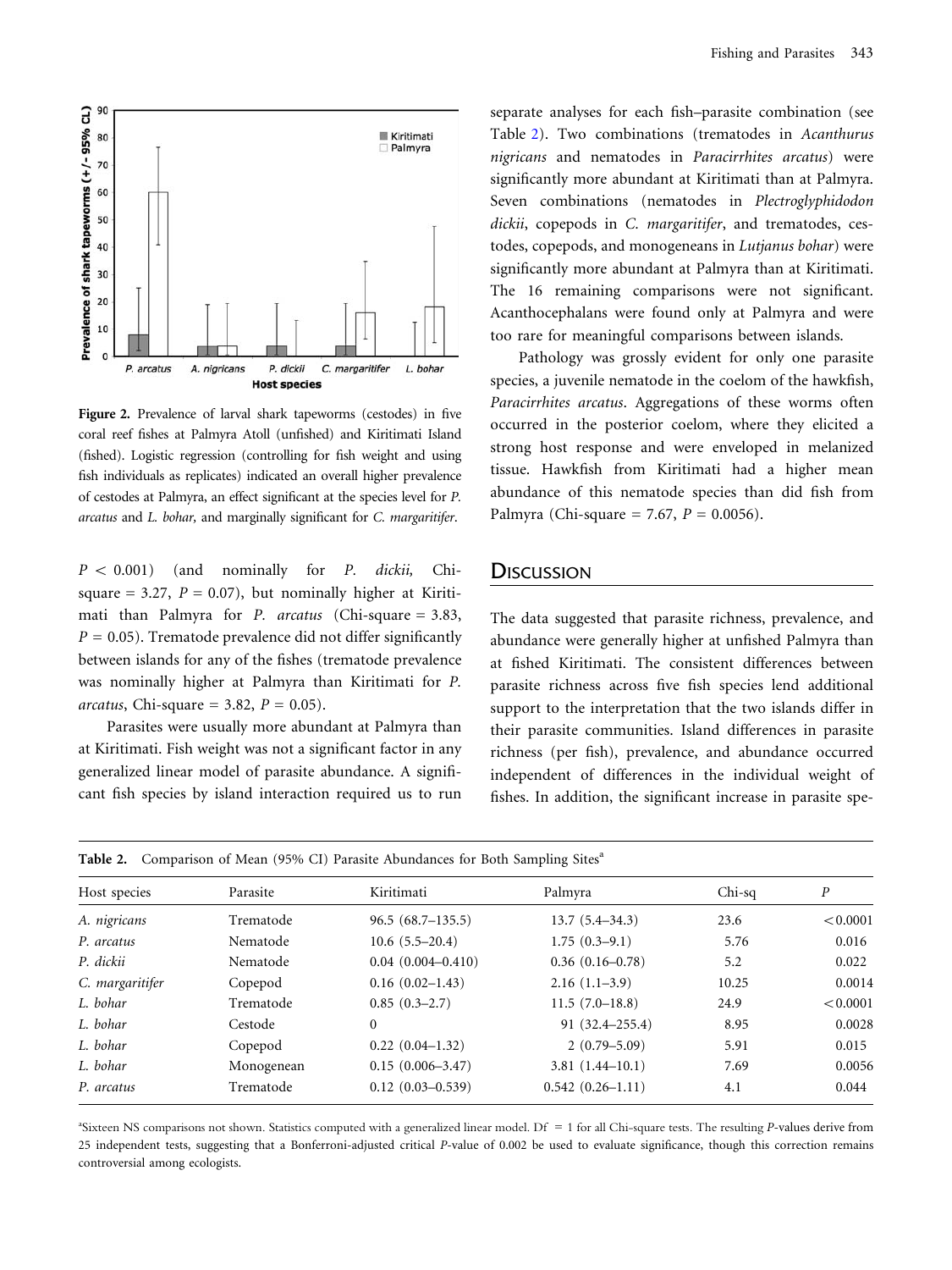<span id="page-6-0"></span>cies per fish with fish weight adds another important result to our study; reductions in fish size distributions due to fishing, as is seen in snapper at Kiritimati (Sandin et al., [2008](#page-7-0)), should also reduce the amount of parasites in the ecosystem.

High host density should increase the transmission efficiency of directly transmitted infectious diseases. While three of our five fish species are more abundant at Palmyra, the two damselfish (Plectroglyphidodon dickii, Chromis margaritifer) are more abundant at Kiritimati (Stevenson et al., [2007;](#page-7-0) Sandin et al., [2008\)](#page-7-0). Thus, we might have expected damselfish to support more directly transmitted parasites at Kiritimati; yet, damselfish parasites (directly and indirectly transmitted) were consistently less abundant and rich at Kiritimati.

A higher degree of food-web complexity is one possible explanation for the higher richness of parasites at Palmyra than at Kiritimati, because complex food webs should create more opportunities for the completion of parasite life cycles (Lafferty et al., [2006\)](#page-7-0). For instance, spottail shiners from the St. Lawrence River have less parasite diversity in areas with simplified food webs (Marcogliese et al., [2006](#page-7-0)). The larval cestodes we observed all use elasmobranchs as final hosts. Therefore, the greater abundance of metacestode larvae at Palmyra than at Kiritimati likely reflects the high abundance of sharks at Palmyra. While coral reefs without sharks and parasites may sound like a tropical paradise, such simplified systems reflect degraded and simplified food webs.

Sharks are important reef predators that have been broadly subjected to over fishing. However, their low density, wide ranges, and ability to elude detection make them difficult to quantify (Wirsing et al., [2007\)](#page-7-0). We propose that sampling larval cestodes in small teleost hosts, like the sedentary arc-eyed hawkfish, is a convenient method for assessing spatial variation in shark distribution. Parasites make cost-effective indicators for estuarine habitats (Huspeni and Lafferty, [2004](#page-7-0)) and may hold promise for coral reefs.

Palmyra and Kiritimati were chosen because they were both small, isolated islands known to vary primarily in their extent of fishing (Stevenson et al., [2007](#page-7-0); Sandin et al. [2008](#page-7-0)). However, other environmental differences between the islands could affect parasite communities. Palmyra  $(12 \text{ km}^2)$  is much smaller than Kiritimati  $(642 \text{ km}^2)$  and further north of the equator. All things being equal, a larger island like Kiritimati should have a higher richness of parasites. Kiritimati also receives substantially less rainfall than does Palmyra, but since our studies were conducted on the fore reef (as opposed to the lagoon), we do not expect a substantial effect of rainfall on these data. It is not clear how the greater degree of coral disease or the higher cover of turf algae would directly reduce parasites at Kiritimati. It remains possible that other unknown island differences drove the observed differences in parasitism.

Heavy fishing at Kiritimati remains a logical explanation for the reduction in parasite diversity and abundance seen there in comparison to unfished Palmyra. However, with a lack of replication, we cannot statistically determine if the two islands differ in parasitism solely because they vary in fishing pressure. Comparing a large number of physically similar islands that vary in fishing pressure is a possible avenue for future work. In addition, one could consider parasite communities of fishes along a gradient of human impact at a single island. For example, at Kiritimati, there are reef areas far from human settlements, potentially allowing for replicated samples along a finer-scale gradient of fishing.

## OPEN ACCESS

This article is distributed under the terms of the Creative Commons Attribution Noncommercial License which permits any noncommercial use, distribution, and reproduction in any medium, provided the original author(s) and source are credited.

### **REFERENCES**

- Amundsen PA, Kristoffersen R (1990) Infection of whitefish (Coregonus lavaretus L. s.l.) by Triaenophorus crassus Forel (Cestoda: Pseudophyllidea): a case study in parasite control. Canadian Journal of Zoology 68:1187–1192
- Bush AO, Lafferty KD, Lotz JM, Shostak AW (1997) Parasitology meets ecology on its own terms: Margolis et al revisited. Journal of Parasitology 83:575–583
- Combes C (2001) Parasitism: The Ecology and Evolution of Intimate Interactions, Chicago: University of Chicago Press
- Dobson AP, May RM (1987) The effects of parasites on fish populations—theoretical aspects. International Journal of Parasitology 17:363–370
- Friedlander AM, DeMartini EE (2002) Contrasts in density, size, and biomass of reef fishes between the northwestern and the main Hawaiian islands: the effects of fishing down apex predators. Marine Ecology Progress Series 230:253–264
- Hechinger RF, Lafferty KD (2005) Host diversity begets parasite diversity: bird final hosts and trematodes in snail intermediate hosts. Proceedings of the Royal Society of London. Series B: Biological Sciences 272:1059–1066